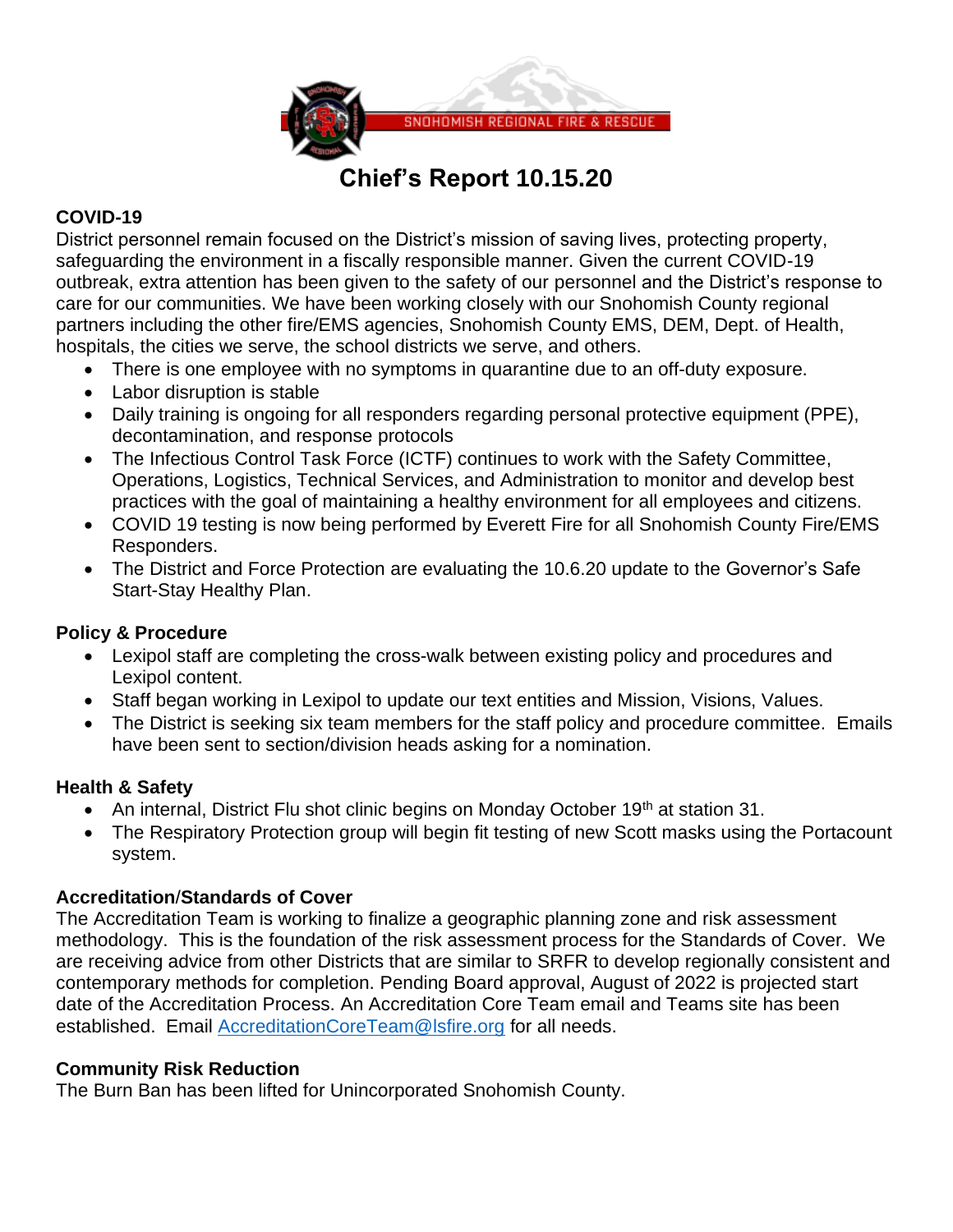# **Emergency Medical Services**

- Staff is evaluating the future of the SRFR Community Resource Paramedic Program (CRP). We have been in discussion with South County Fire and have evaluated an EMT based CRP program.
- Staff are working with Snohomish County Emergency Management to develop a plan to administer Covid vaccines when they become available.
- The purchase of replacement LifePak 15 Defibrillators was approved by the Board on 10/8/2020. We anticipate delivery Q1 of 2021.
- The replacement Electronic Patient Care Reporting laptops are being put into service.
- The SRFR Paramedic Student is in his second week. He is moved into his apartment and all settled in. He hit the ground running on his first 4-hour ride along on Medic 1. He and his crew responded on two Gun Shot Wound calls.
- The District will be seeking candidates for Student Paramedic with an examination process planned for the 2021-2022 Paramedic school year.
- EMS staff is forming a QA/QI committee to assist the EMS Division with call review.
- The EMS Committee continues work on EMS standardization across all three Battalions. Next up will be standardization of all Basic Life Support Kits.

## **Operations**

SRFR Operations are working with Snohomish County Emergency Management ESF4 and ESF13 to continue collaboration on the COVID 19 response along with planning and surveillance for potential Civil Unrest events related to the presidential election.

#### **Wildland Mobilizations**

All members assigned to the Wildland Task Force in California for EMAC request have returned home.

Two members are currently assigned to supervisory positions. One at the Red Salmon Fire California who will return home by the end of the week. One member is assigned to the Slater Fire in Oregon.

# **Training**

- Two Battalion Chiefs conducted a strategy and tactics class for all Battalion Chiefs and Acting Battalion Chiefs. Snohomish Fire District 4 was invited and participated in the training.
- Staff attended recruit firefighter evaluations this week. All are doing well and had positive evaluations.
- SRFR, SCFD 4, and SCFD #26 will be working on a plan for a joint part-time firefighter academy.
- SRFR and Snohomish Fire participated in Two Engine Attack training this week.

# **Regional Collaboration**

Staff have been meeting with leadership from SCFD 4 to discuss possible enhancements in partnership. Topics include training, EMS, and special operations. We look forward to working together.

# **Organization Team Structure Update**

We have made an adjustment to the District Organizational Chart effective immediately. Given the importance of community affairs and public information for the District, we have moved the Public Information Officer to a general staff position reporting to the Fire Chief. This structure reflects the organizational structure of the National Incident Management System and other public organizations.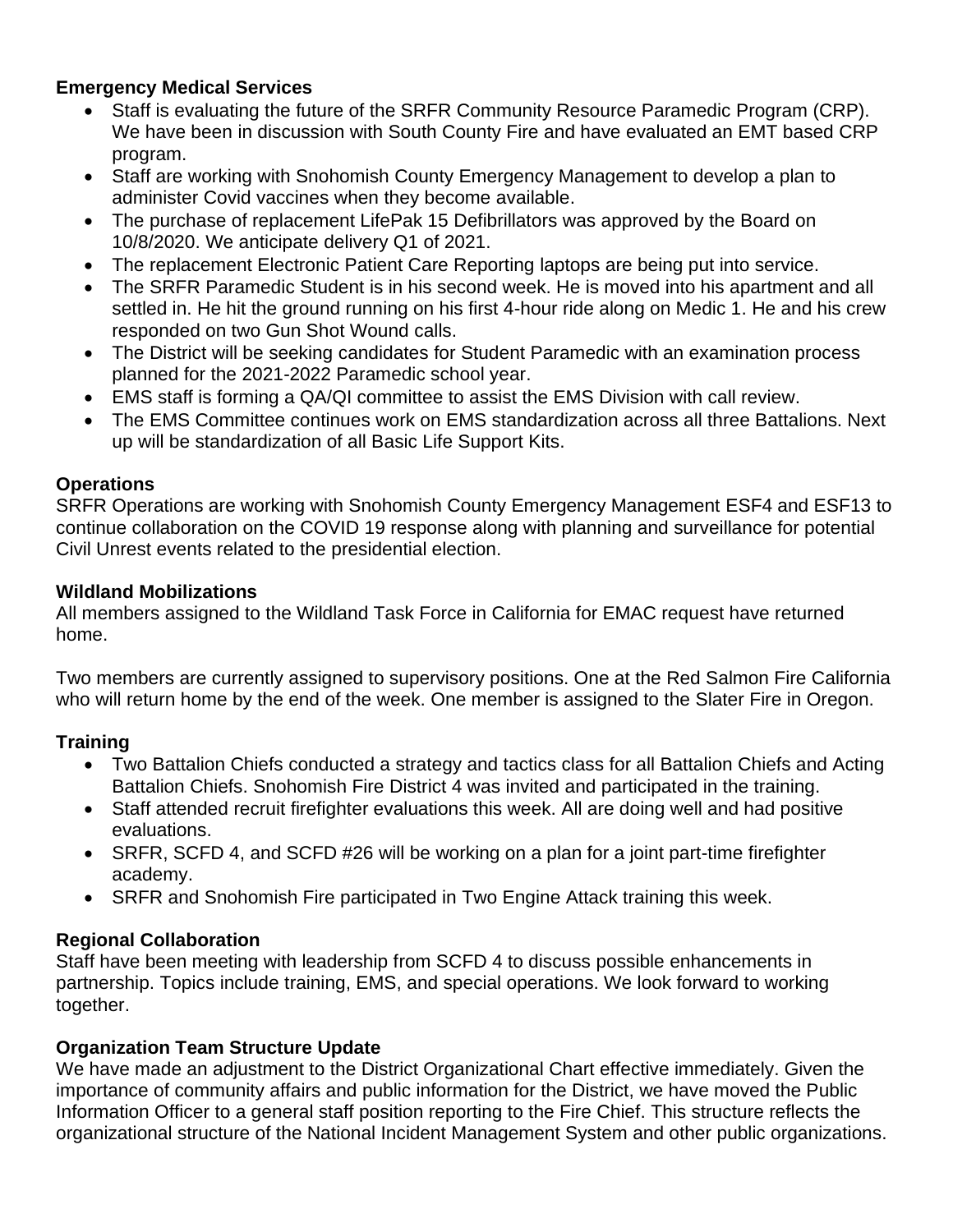# **Snohomish Regional Fire and Rescue Patch and Logo**

Saturday, October 12 we rolled out the new patch and logo for Snohomish Regional Fire and Rescue. Thank you to the Rebranding Team for their excellent work and to our community, Commissioners, and the entire SRFR team for patience and support through the process.

## **Strategic Planning**

The SRFR Strategic Planning team will hold their second meeting on Monday, 10/19 at 11:00 a.m.

The Team will continue to develop supporting definitions for the Values, begin vision statement work, and develop goals and objectives.

The District's Community Leader Advisory Committee (CLAC) first meeting will kick off on October 27, 2020. The CLAC is made up of 28 representatives from the area we serve consisting of citizens, business leaders, government officials, fire commissioners, county council members, and Washington State legislators. We plan to set up two to three meetings with the CLAC lasting 1.5 to 2 hours. These meetings will be oriented to check in with the Community regarding the strategic planning progress of the internal workgroup and seek the following input and feedback:

- The District's strengths, opportunities, weaknesses, and threats
- The District's Mission, Vision, Values, Goals and Objectives and overall Strategic Plan
- How we can better serve everyone in the district
- Other topics as needed

## **Annexation (City of Lake Stevens/Snohomish County)**

The District has remained engaged in the proposed annexation process by the City of Lake Stevens to annex an area in South East Lake Stevens.

#### **Advanced Life Support Interlocal Agreement (ALS ILA)**

An initial draft of a standardized draft Advanced Life Support Interlocal Agreement is scheduled to be completed by 10/20/2020. The goal of the ALS ILA is to provide a standardized agreement for all the Districts served by SRFR.

#### **Recruitment**

The District is currently recruiting entry level firefighters. The application period was open until 10.4.20. First round of interviews is scheduled to begin next week. The District projects a need for eight replacement firefighters in 2021.

#### **Washington State Auditor**

The Washington State Auditor will begin an audit process for the District for 2019 on 10.12.20.

#### **2021 Budget**

Staff continue development of a proposed 2021 Budget for SRFR. *Transparency* and *Stability* highlight the process. Following Senior Staff Approval in October, the draft Budget will go to the Finance Committee for review and approval. The draft Budget will then be presented to the Board for review and final approval. The deadline for Budget approval is 11.27.20.

#### **Rice Fergus Miller Site Visit**

As a component of the capital planning process, representatives from the District's architect, Rice, Fergus, Miller will be touring SRFR fire stations and facilities on 10/28 and 10/29.